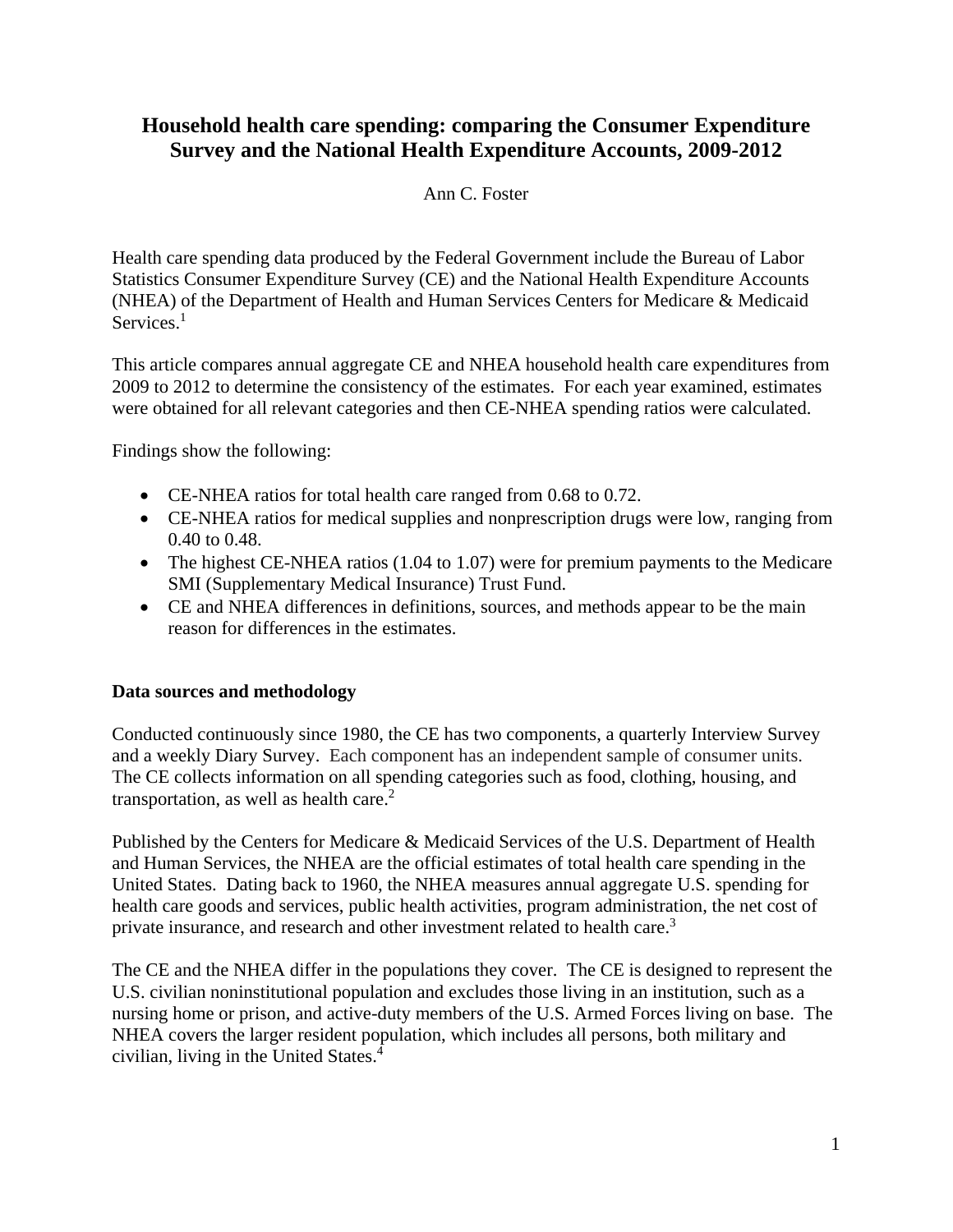CE health care data represent payments (after reimbursement) made directly to the providers of care, such as hospitals, and payments to third parties, such as insurance companies, for private group and individual health insurance coverage. Payments to the Federal Government for Medicare Part B and Part D coverage are also included. Like the CE, NHEA household health care spending includes direct payments to providers and amounts paid to third-party insurers.<sup>5</sup>

The CE obtains information from individual consumer units, while the NHEA uses secondary data sources, such as the Services Annual Survey and the Economic Census, both produced by the U.S. Census Bureau.<sup>6</sup> The CE and NHEA also differ in how spending is categorized. In the CE, spending is categorized by the type of service provided, while in the NHEA, the type of establishment providing the service generally determines what is included in a spending category. For example, the CE has separate categories for inpatient hospitalization and other medical services (outpatient hospital care, emergency room services, etc.), but the NHEA places these services in its hospital care category.

Before estimating aggregate expenditures, some adjustments were made to the spending categories so that CE and NHEA components would be as comparable as possible. For example, the CE eye-care services category was combined with the other professional services category to better align the data with the NHEA other professional services category.<sup>7</sup>

The NHEA estimates were adjusted so that they refer to the same population concept as the CE. A multiplier was computed for each year covered by the research. Each multiplier was derived by finding the ratio of the population covered by the CE to the population covered by the NHEA.<sup>8</sup> Although this method accounts for differences in population size, it does not account for spending differences in the populations covered by the two data sources. CE-NHEA spending ratios were then computed.

# **Findings**

Table 1 shows CE estimates of aggregate expenditures for health care and CE-NHEA health care spending ratios. In 2012, CE aggregate medical care expenditures were \$438.2 billion or 72 percent of the NHEA estimate of \$607.2 billion.<sup>9</sup>

The lowest CE-NHEA ratios were found for medical supplies and nonprescription drugs (0.40 to 0.48) and for physicians' services (0.43 to 0.47). For medical supplies and nonprescription drugs, a major factor is the difference in the items in the CE and the NHEA categories. For example, the CE medical supplies and nonprescription drugs category includes adult diapers; nonprescription drugs; nonprescription vitamins; and topicals and dressings. While spending on these items is part of the NHEA other non-durable medical products category, also included is spending on products such as heating pads; sun lamps; syringes and needles; and home testing kits that are part of the CE medical equipment category.

The difference in items in the CE and NHEA categories is also a factor in the physicians' services category. For example, separately billed laboratory charges are part of the NHEA physicians' services category, but in the CE they are included in the CE hospital care category. The NHEA category also includes services by physicians' offices and freestanding outpatient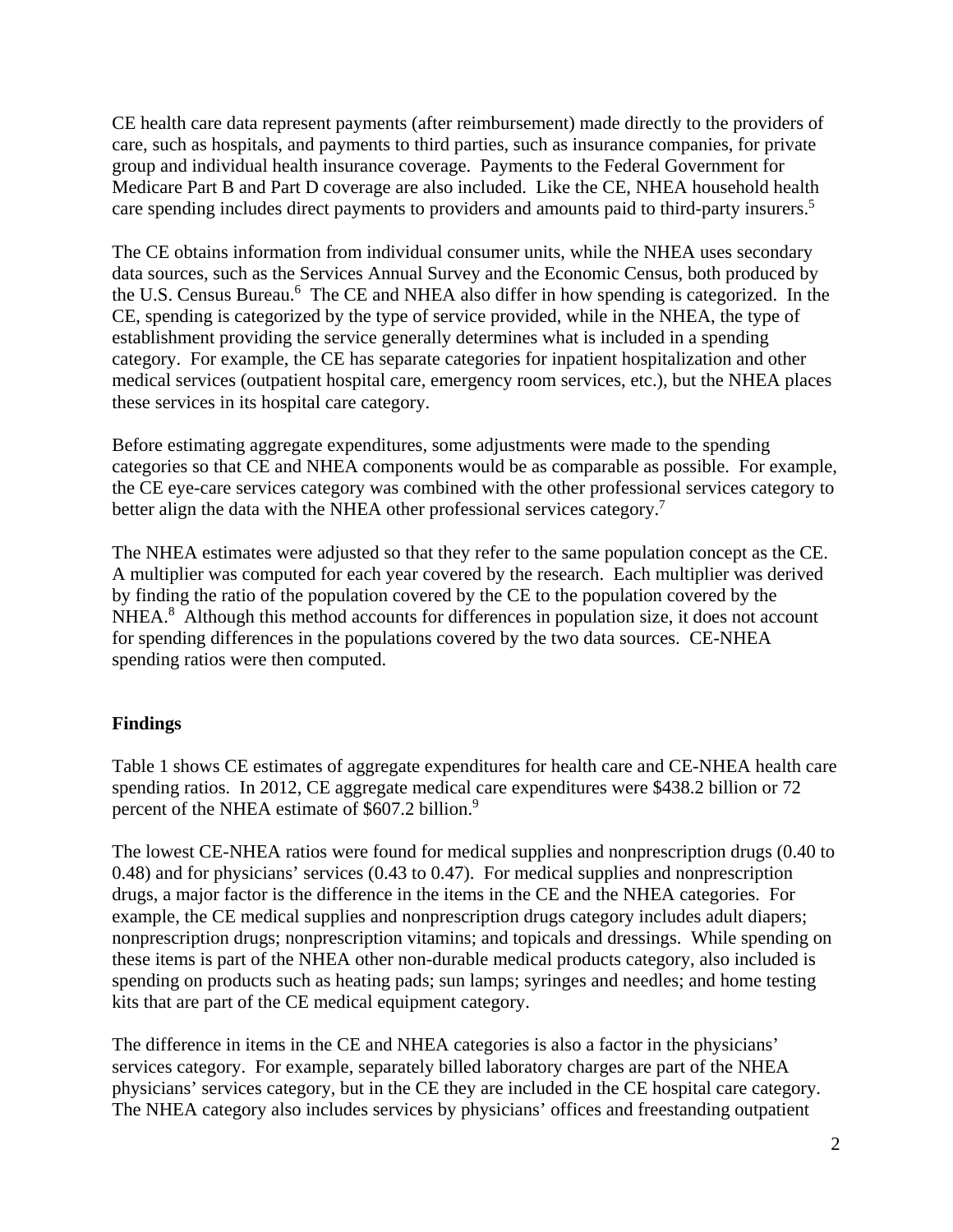care centers such as HMOs (health maintenance organizations). Because the NHEA categorizes spending by establishment, some items, such as prescription drugs purchased at an HMO pharmacy, would be included in this category instead of in prescription drugs as in the CE.<sup>10</sup>

The CE-NHEA ratios for premium payments to the Medicare SMI Trust Fund were quite similar, with a range of 1.04 to 1.07. This could be the result of the way that the CE Interview Survey accounts for Medicare Part B (Medical Insurance) premium payments. Respondents are asked about the number of household members enrolled in Medicare. Each person with Medicare coverage is assumed to have Medicare Part A (Hospital Insurance)<sup>11</sup> and is then assigned the standard Medicare Part B monthly premium (\$99.90 in 2012). The CE does not take into account low-income beneficiaries with state buy-in status whose Part B premiums are paid by Medicaid. The NHEA subtracts these amounts from premiums paid to the Medicare SMI. As of July 1, 2012, about 17 percent of Medicare enrollees had state buy-in status for Part B. Accounting for these subsidies in the CE would reduce CE-NHEA ratios for SMI premiums.<sup>12</sup>

In contrast, the CE does not take into account those Medicare beneficiaries with relatively high incomes who have been required to pay a greater share of Part B costs since 2007. Because the proportion of Medicare enrollees subject to this income-related premium is low, CE-NHEA ratios would probably not increase much if the additional premiums paid were taken into  $\arccos 13$ 

Under Part D, individuals eligible for both Medicare and Medicaid receive a low-income subsidy for Medicare drug plan premiums. This would not affect CE-NHEA ratios for Medicare SMI premiums because CE respondents with Part D stand-alone coverage provide information about the amount of the monthly premium paid after any reimbursement is taken into account.

CE and NHEA aggregate expenditures for prescription drugs were also fairly close, with ratios ranging from 0.90 to 0.98. One reason for the close ratios is that the NHEA prescription drugs category includes spending on items from retail outlets and mail-order pharmacies only, while the CE also includes items obtained from other sources, such as health maintenance organizations. Another reason is that the items included in the prescription drugs category are similar in both the CE and NHEA.

CE-NHEA hospital care ratios ranged from 0.85 to 0.95. These ratios reflect that the CE hospital care category includes ambulance charges, payments to establishments providing inpatient mental health and substance abuse treatment, and separately billed laboratory charges that are not part of the NHEA hospital care category.<sup>14</sup>

## **Conclusions**

CE-NHEA ratios for total health care spending and its components varied little between 2009 and 2012. The highest ratios were for premiums paid to the Medicare SMI (Supplementary Medical Insurance) Trust Fund and for prescription drugs, while the lowest ratios were for medical supplies and nonprescription drugs and for physicians' services. Although some alignment of the CE and NHEA data sets was possible, differences in definitions, sources, and methods appear to be responsible for differences in the estimates.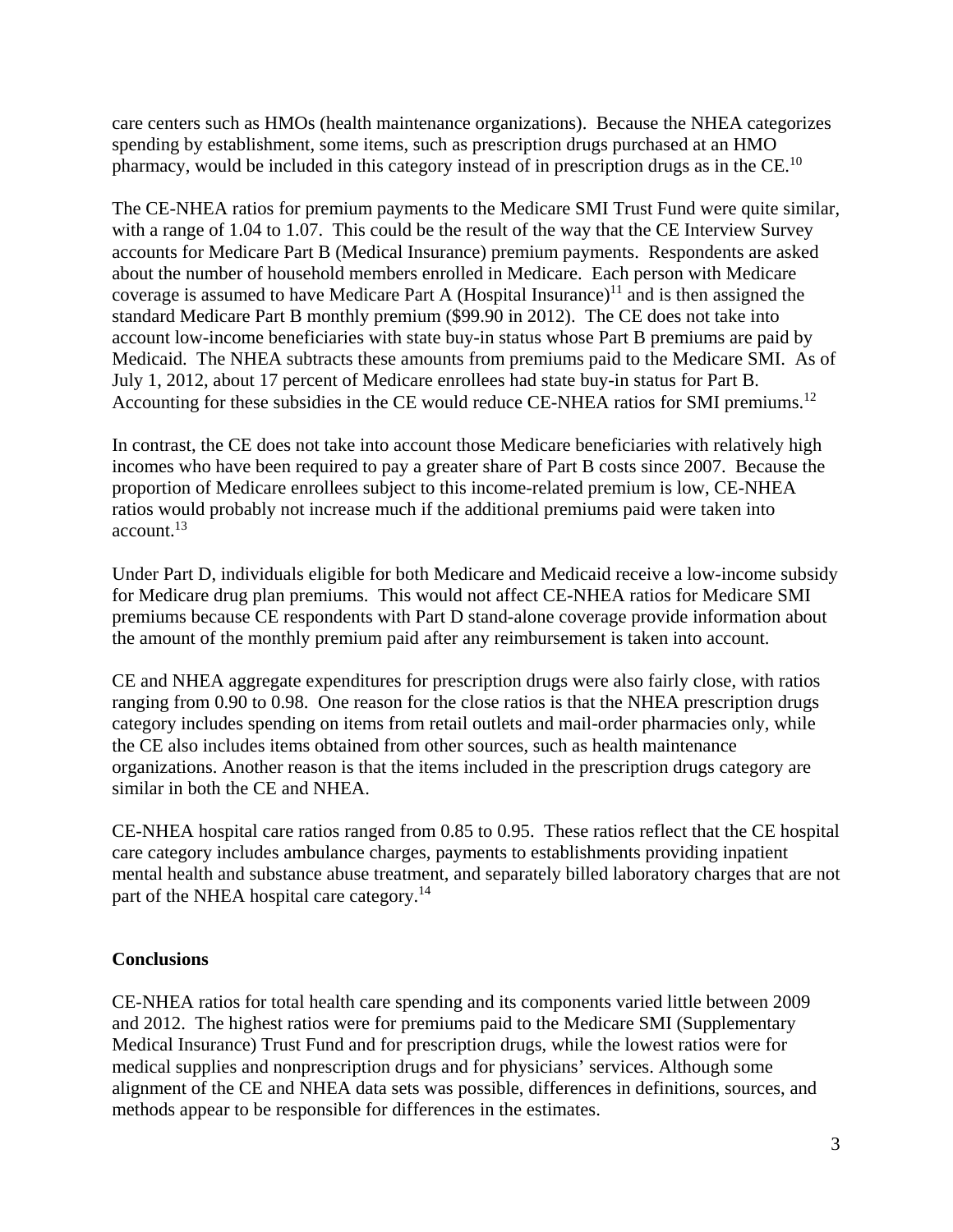Table 1. Comparison of aggregate household health care expenditures: Consumer Expenditure Survey and National Health Expenditure Accounts, 2009-2012

|                             | Consumer Expenditure Survey <sup>1</sup><br>(in Billions) |       |       |       | Ratio of Consumer<br><b>Expenditure Survey to</b><br>National Health Expenditure<br>Accounts <sup>2</sup> |      |      |      |
|-----------------------------|-----------------------------------------------------------|-------|-------|-------|-----------------------------------------------------------------------------------------------------------|------|------|------|
| <b>Expenditure Category</b> |                                                           |       |       |       |                                                                                                           |      |      |      |
|                             | 2009                                                      | 2010  | 2011  | 2012  | 2009                                                                                                      | 2010 | 2011 | 2012 |
| Health care, total          | 375.8                                                     | 381.4 | 403.9 | 438.2 | 0.69                                                                                                      | 0.68 | 0.70 | 0.72 |
| Health insurance, total     | 215.7                                                     | 221.7 | 235.1 | 256.4 | 0.71                                                                                                      | 0.71 | 0.73 | 0.76 |
| Private insurance           | 166.0                                                     | 171.5 | 182.3 | 198.8 | 0.65                                                                                                      | 0.65 | 0.67 | 0.70 |
| Medicare SMI <sup>3</sup>   | 49.7                                                      | 50.2  | 52.7  | 57.6  | 1.07                                                                                                      | 1.04 | 1.05 | 1.04 |
| Medical commodities, total  | 73.4                                                      | 73.2  | 76.7  | 81.8  | 0.65                                                                                                      | 0.65 | 0.66 | 0.68 |
| Prescription drugs          | 43.7                                                      | 42.4  | 42.1  | 45.6  | 0.90                                                                                                      | 0.94 | 0.91 | 0.98 |
| Medical supplies and        |                                                           |       |       |       |                                                                                                           |      |      |      |
| nonprescription drugs       | 18.9                                                      | 20.7  | 23.0  | 23.9  | 0.40                                                                                                      | 0.44 | 0.47 | 0.48 |
| Medical equipment           | 10.8                                                      | 10.1  | 11.5  | 12.3  | 0.59                                                                                                      | 0.52 | 0.54 | 0.53 |
| Medical services, total     | 86.7                                                      | 86.6  | 92.2  | 100.0 | 0.66                                                                                                      | 0.64 | 0.65 | 0.67 |
| Professional services       | 65.6                                                      | 64.7  | 68.3  | 71.8  | 0.61                                                                                                      | 0.59 | 0.60 | 0.60 |
| Physicians' services        | 22.4                                                      | 22.2  | 21.9  | 25.4  | 0.47                                                                                                      | 0.44 | 0.43 | 0.47 |
|                             | 32.4                                                      | 31.8  | 34.9  | 33.4  | 0.76                                                                                                      | 0.74 | 0.79 | 0.72 |
| Other professional services | 10.8                                                      | 10.7  | 11.5  | 13.0  | 0.63                                                                                                      | 0.60 | 0.62 | 0.67 |
|                             | 21.1                                                      | 21.8  | 23.8  | 28.3  | 0.86                                                                                                      | 0.85 | 0.88 | 0.95 |

<sup>1</sup> Consumer Expenditure Survey data exclude nursing home care spending.

<sup>2</sup> National Health Expenditure Accounts data exclude home health care; nursing home care; employee and self-employment

contributions and voluntary premiums paid for Medicare Part A; and other health, residential, and personal care expenditures.

<sup>3</sup> Premiums paid to the Medicare Supplementary Insurance Trust Fund for Part B and Part D coverage.

NOTE: Sums may not equal totals due to rounding. Expenditure categories have been adjusted to make the two data sources as comparable as possible.

SOURCE: The National Health Expenditure Accounts (NHEA) data used to compute CE/NHEA ratios are from the U.S. Department of Health and Human Services, Centers for Medicare & Medicaid Services, "National Health Expenditures by Source of Funds and Type of Expenditure: Calendar Years 2006-2012,"

http://www.cms.gov/Research-Statistics-Data-and-Systems/Statistics-Trends-and-Reports/NationalHealthExpendData/Downloads/tables.pdf and "National Health Expenditures 2012: Sponsor Highlights,"

http://www.cms.gov/Research-Statistics-Data-and-Systems/Statistics-Trends-and-Reports/NationalHealthExpendData/NationalHealthAccountsHistorical.html Because retrospective adjustments to NHEA data are made when new data are issued, CE-NHEA ratios may differ from those published in previous years.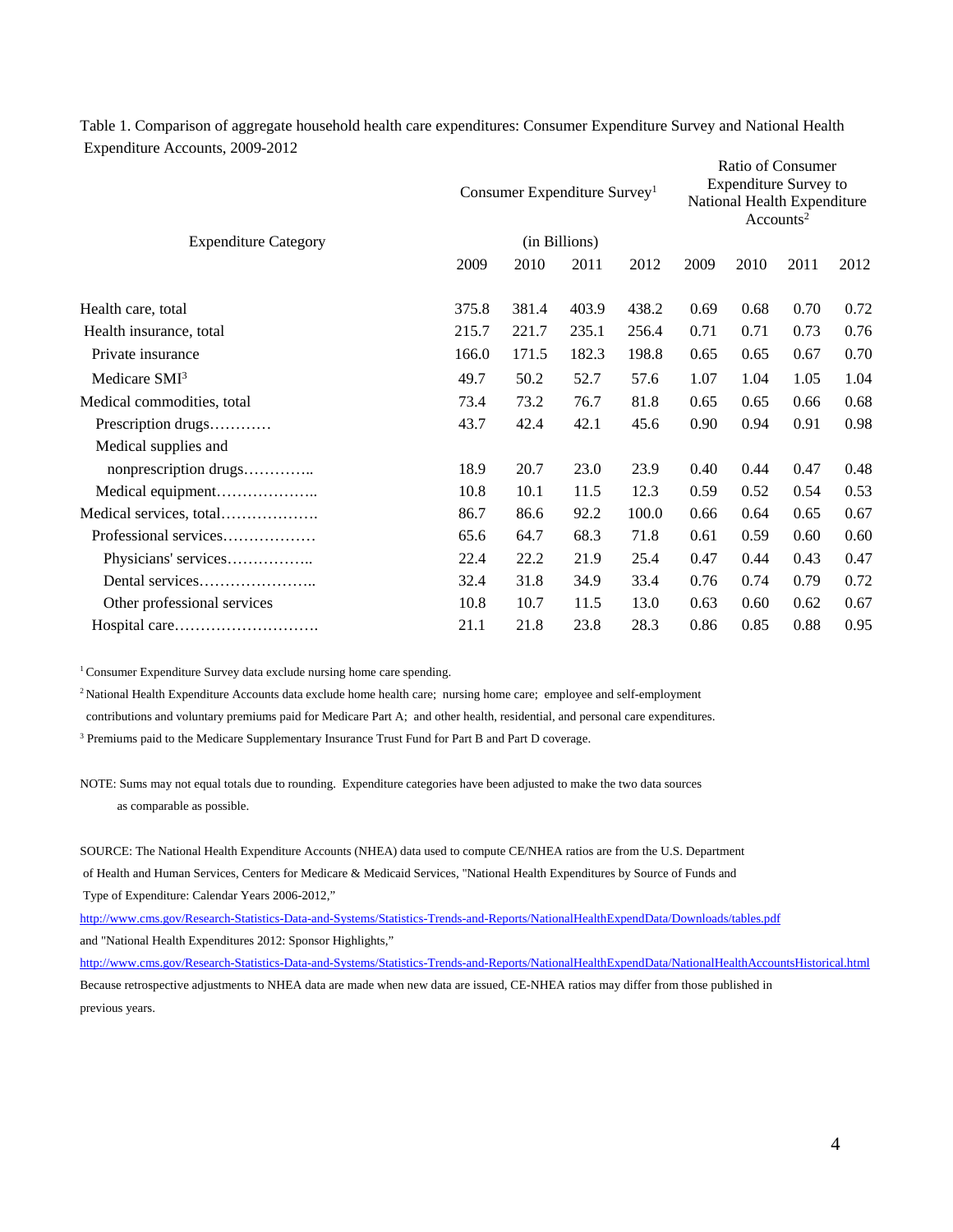#### 6/3/14

*Acknowledgment*: The author wishes to thank Cathy A. Cowan of the Office of the Actuary, Centers for Medicare & Medicaid Services, for her helpful comments and suggestions.

### **Notes**

 $\overline{a}$ 

<sup>2</sup> For more information, see BLS Handbook of Methods, Chapter 16, "Consumer Expenditures and Income," http://www.bls.gov/opub/hom/pdf/homch16.pdf.

<sup>3</sup> See "National Health Expenditure Accounts: Methodology Paper, 2012: Definitions, Sources, and Methods," Centers for Medicare & Medicaid Services, http://www.cms.gov/Research-Statistics-Data-and-Systems/Statistics-Trends-and-Reports/NationalHealthExpendData/Downloads/dsm-12.pdf

4 For more information, see "Population Estimates Terms and Definitions," U.S. Census Bureau, http://www.census.gov/popest/about/terms.html.

<sup>5</sup> For more information, see "National Health Expenditures 2012: Sponsor Highlights," Centers for Medicare & Medicaid Services, http://www.cms.gov/Research-Statistics-Data-and-Systems/Statistics-Trends-and-Reports/NationalHealthExpendData/NationalHealthAccountsHistorical.html

In the CE, out-of-pocket health care expenses are any unreimbursed expenses paid directly to the provider of care or to a third-party insurer. The CE classification is similar to the NHEA sponsor concept where household spending includes premiums paid to a third party for private insurance and Medicare as well as amounts paid directly to the providers of care, such as hospitals and pharmacies.

<sup>6</sup> Every 5 years the NHEA undergoes a comprehensive revision that includes the incorporation of newly available source data, methodological and definitional changes, and benchmark estimates from the U.S. Census Bureau's Economic Census which is available for years ending in 2 and 7. For more information about changes made after the 2007 Economic Census, see Centers for Medicare & Medicaid Services, "Summary of National Health Expenditure Account 2009 Comprehensive Revisions,"

http://www.cms.gov/Research-Statistics-Data-and-Systems/Statistics-Trends-and-Reports/NationalHealthExpendData/Downloads/benchmark2009.pdf.

The 2009 revisions are reflected in CE-NHEA comparisons for the 2007-2010 period. For more information see, Ann C. Foster, "Household health care spending: comparing the Consumer Expenditure Survey and the National Health Expenditure Accounts," http://www.bls.gov/cex/nhe\_compare\_200710.pdf.

Earlier CE-NHEA comparisons based on the 2002 Economic Census include "Consumer Expenditure Survey compared with National Health Expenditure Accounts," Consumer Expenditure Survey, 2006-2007, Report 1021, http://www.bls.gov/cex/twoyear/200607/csxnhe.pdf and Ann C. Foster, "Out-of-pocket health care expenditures: a comparison," Monthly Labor Review, February 2010, pp. 3-19, http://www.bls.gov/opub/mlr/2010/02/art1full.pdf. The estimates in these works are not strictly comparable with estimates based on the 2007 Economic Census.

<sup>&</sup>lt;sup>1</sup> Other Federal Government sources of health care spending data include the household component of the Medical Expenditure Panel Survey (MEPS) of the Department of Health and Human Services Agency for Healthcare Research and Quality and the Personal Consumption Expenditures (PCE) of the Bureau of Economic Analysis. For more information about these data sources, see Medical Expenditure Panel Survey, "Household Component," Agency for Healthcare Research and Quality, Revised October 25, 2010, http://meps.ahrq.gov/mepsweb/survey\_comp/household.jsp and Concepts and Methods of the U.S. National Income and Product Accounts, Chapter 5, "Personal Consumption Expenditures," U.S. Bureau of Economic Analysis, November 2012, http://www.bea.gov/national/pdf/methodology/ch5%202012.pdf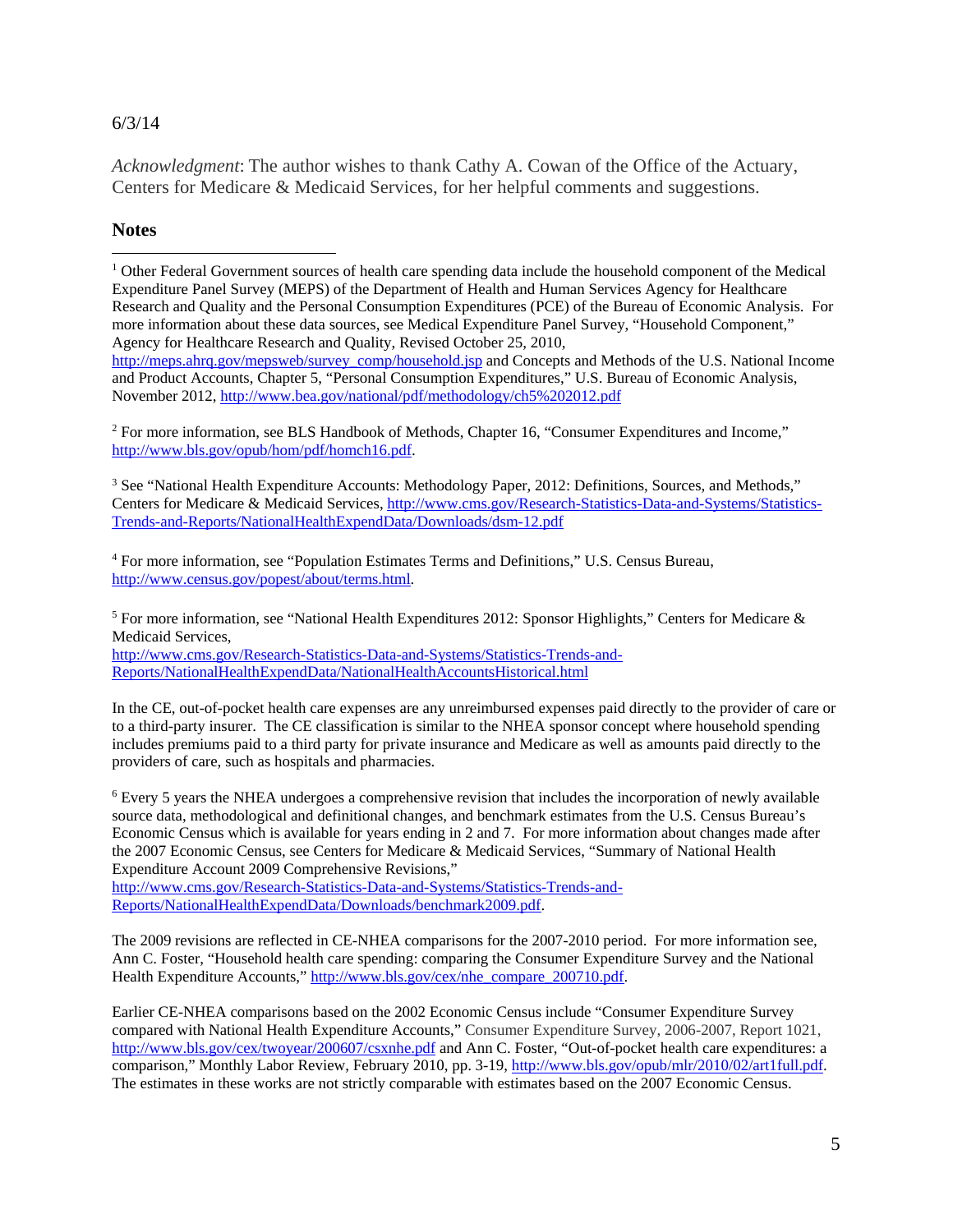$\frac{1}{7}$  $^7$  The CE data used in this research are unpublished integrated data showing the most detailed (least aggregated) breakdowns available. The NHEA data were obtained from Centers for Medicare & Medicaid Services, "National Health Expenditures by Source of Funds and Type of Expenditure: Calendar Years 2006-2012," http://www.cms.gov/Research-Statistics-Data-and-Systems/Statistics-Trends-and-Reports/NationalHealthExpendData/Downloads/tables.pdf and Centers for Medicare & Medicaid Services, "National Health Expenditures 2012: Sponsor Highlights," http://www.cms.gov/Research-Statistics-Data-and-Systems/Statistics-Trends-and-Reports/NationalHealthExpendData/NationalHealthAccountsHistorical.html

When the Centers for Medicare & Medicaid Services publish NHEA data for subsequent years, data from previous years are often revised. The NHEA data cited in this research are those released with the 2012 estimates on January 7, 2014. Because of these revisions, data for 2009-2010 that were released with the 2010 estimates on January 11, 2012 and used in "Household health care spending: comparing the Consumer Expenditure Survey and the National Health Expenditure Accounts," may not be the same as comparable estimates released in 2012. The 2009-2010 CE data are the same in both studies.

<sup>8</sup> This method has been used in previous CE data comparison research. For more information, see Ann C. Foster, "Out-of-pocket health care expenditures: a comparison," http://www.bls.gov/opub/mlr/2010/02/art1full.pdf and Thesia I. Garner, George Janini, William Passero, Laura Paszkiewicz, and Mark Vendemia, "The CE and the PCE: a comparison," Monthly Labor Review, September 2006, pp. 20-46, http://www.bls.gov/opub/mlr/2006/09/art3full.pdf.

The following multipliers were used in this analysis for the years 2009–2012:

| 2009.    | 2010    | 2011     | 2012     |
|----------|---------|----------|----------|
| 0.984096 | 0.97983 | 0.983014 | 0.993738 |

<sup>9</sup> CE estimates exclude spending on nursing home care. NHEA estimates exclude home health care; nursing home care; employee and self-employed contributions and voluntary premiums paid for Medicare Part A (Hospital Insurance); and other health, residential, and personal care expenditures.

<sup>10</sup> The NHEA durable and non-durable medical products categories are limited to products obtained from retail outlets and through mail order. The value of products provided to patients in hospitals (on an in-patient or outpatient basis), nursing homes, and other provider settings are implicit in the spending estimates for those providers' services. Optical goods, such as eyeglasses and contact lenses contact lenses, is an exception. Receipts for these products are subtracted from optometrist receipts and added to the durable medical products category. For more information, see "National Health Expenditure Accounts: Methodology Paper, 2012: Definitions, Sources, and Methods," Centers for Medicare & Medicaid Services, http://www.cms.gov/Research-Statistics-Data-and-Systems/Statistics-Trends-and-Reports/NationalHealthExpendData/Downloads/dsm-12.pdf

The CE durable and non-durable medical products categories include all purchases except those provided on an inpatient hospital basis. Purchases of optical goods are also included in the durable medical products category in Table 1.

<sup>11</sup> The Social Security Act allows some people not otherwise eligible for Medicare Part A (Hospital Insurance) to obtain coverage by paying a monthly premium. In 2012, premiums collected from such voluntary participants (or paid on their behalf by Medicaid) amounted to about \$3.4 billion. The standard monthly premium was \$451, with a reduced premium of \$248 for individuals with 30 quarters of covered employment. For more information, see "2013 Annual Report of the Boards of Trustees of the Federal Hospital Insurance and the Federal Supplementary Medical Insurance Trust Funds," May 31, 2013, Centers for Medicare & Medicaid Services, pp.10, 216, http://www.cms.gov/Research-Statistics-Data-and-Systems/Statistics-Trends-and-Reports/ReportsTrustFunds/Downloads/TR2013.pdf

It should be noted that the NHEA includes employee and self-employed contributions paid to the Medicare HI Trust Fund and voluntary premiums paid to the HI Trust Fund for Part A coverage. In the CE, employee and self